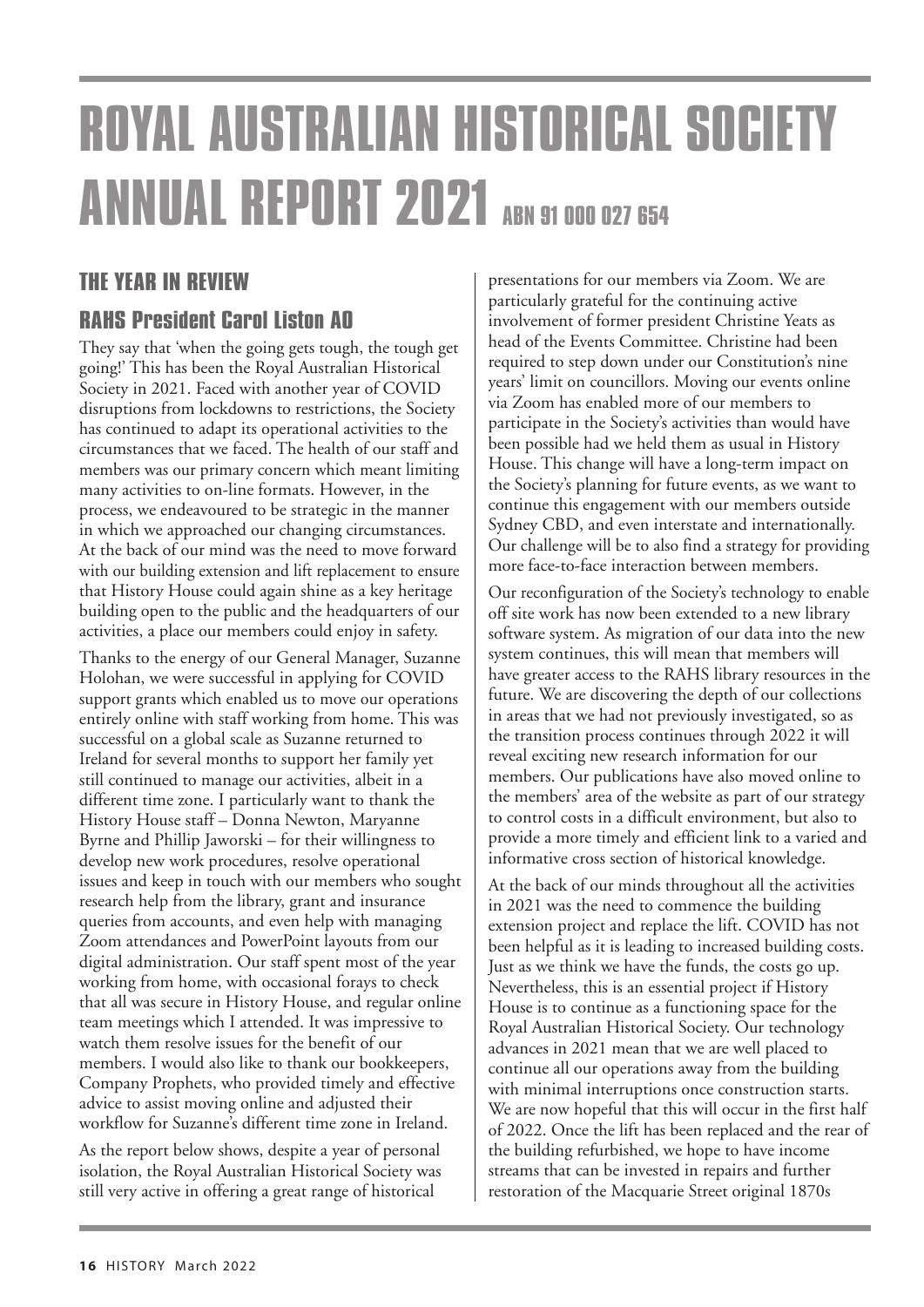building, especially its wonderful interiors with the fine timberwork in the stairs and doorways, the parquetry flooring, and the elaborate plasterwork in the reception rooms. I particularly want to thank our donors, large and small, whose contributions to the building fund show that they understand how essential this project is.

Several initiatives taken by your Council in 2021 were possible because of the COVID support grants of the City of Sydney, Create NSW, and the NSW State government more broadly. We are grateful for this support for a small arts and cultural organisation such as the Royal Australian Historical Society. These initiatives included additional hours for our digital support officer, funding an internship to employ an early career historian and supporting Aboriginal history through a series of Aboriginal Family History seminars. Inspired by the success of these activities we will look for further opportunities in these areas. We are now working on a Reconciliation Action Plan under the leadership of councillor Peter Hobbins.

Finally my thanks to the members of the executive committee and the entire council for their support during a challenging year. The figures from the Treasurer show that this was also a more successful year than we imagine.

## FINANCIALOVERVIEW

# **Treasurer's Report** DrKathrine M.Reynolds FRHistS

I present my Treasurer's report to the members of the RAHS for the year of 2021 with great pleasure. I would also state for the record that I offer this report with great respect for the small number of staff employed by the RAHS who have valiantly managed to battle on and keep the RAHS running from their homes in this year of pandemic and COVID-19. Their absolute dedication to the RAHS has produced a remarkable effort and is to be highly commended. The past year has also been a learning curve for staff, Councillors and members alike. Being severely challenged by COVID-19, variable restrictions and illness, the RAHS has managed through its online activities, to appeal to a more diverse group of people and we look forward in the future to building on our COVID-19 experience and to continue to address issues pertinent to our diverse rural members through these online media.

In 2021, the Society recorded a small loss of \$1,392 down from \$5,825 in 2020, after transfers of dedicated money of \$83,308 to its various funds. Once again, this is an extraordinary result and a tribute to our staff and Councillors in the face of a viral pandemic that

saw the cessation of almost all our activities. Christine Yeats, Chair of the Events committee and a former past president, is also to be commended for her enthusiastic and successful positioning of events that could be run remotely by Zoom or off-site, thereby assisting our financial position. We are grateful, as always to our members and government as so many of our projects are funded by grants or donations. Member subscriptions have also contributed to our financial position with more people joining or renewing their membership despite a reduction in activities, seeing a further \$113,174 added to our financial position.

During almost a decade as RAHS treasurer, I have stressed that the Society must live within its means and this is of course critical as we enter our building phase, hopefully commencing in March 2022. I am delighted to report that Ms Holohan and her staff continue to seriously find ways to reduce running costs. Last year, for the first time, members were happy to receive digital copies of our publications which saved the RAHS a lot of money in publications and postage costs. Money was also saved as the staff worked from home.

Like many other businesses COVID-19 struck the RAHS very hard, curtailing our activities, reducing our income from venue hire, and conference and event income. Once again, the RAHS found it necessary to cancel our Annual Conference (despite the mammoth amount of work done by the Affiliated Societies Committee) and to keep History House closed, sending our staff home to work. They rose magnificently to the occasion, determining who might come in and collect mail and keep an eye on History House for such events as water damage. The Affiliated Societies Committee is to be commended for the excellent on-line event they organised to replace the Annual Conference, called *Exciting New World: Australian Life in the 1920s and 1930s* which produced a surplus of \$1,735 plus an additional \$370 generated from an associated online raffle.

The RAHS was eligible for government assistance, including the JobKeeper and JobSaver payment schemes, receiving \$108,000 of the \$264,000 spent in 2021 on wages and which partly offset the reduction in income from loss of rental and events. The RAHS also received \$60,000 in grant funding as part of the Create NSW Arts Rescue and Restart package. This was used to upgrade IT, develop online resources, employ an intern, and fund additional digital media projects to better connect with members far removed from Sydney.

# **Building Project**

The start date appears to be March 2022. We thank our members and friends again for their continued support of the RAHS, and their ongoing commitment to our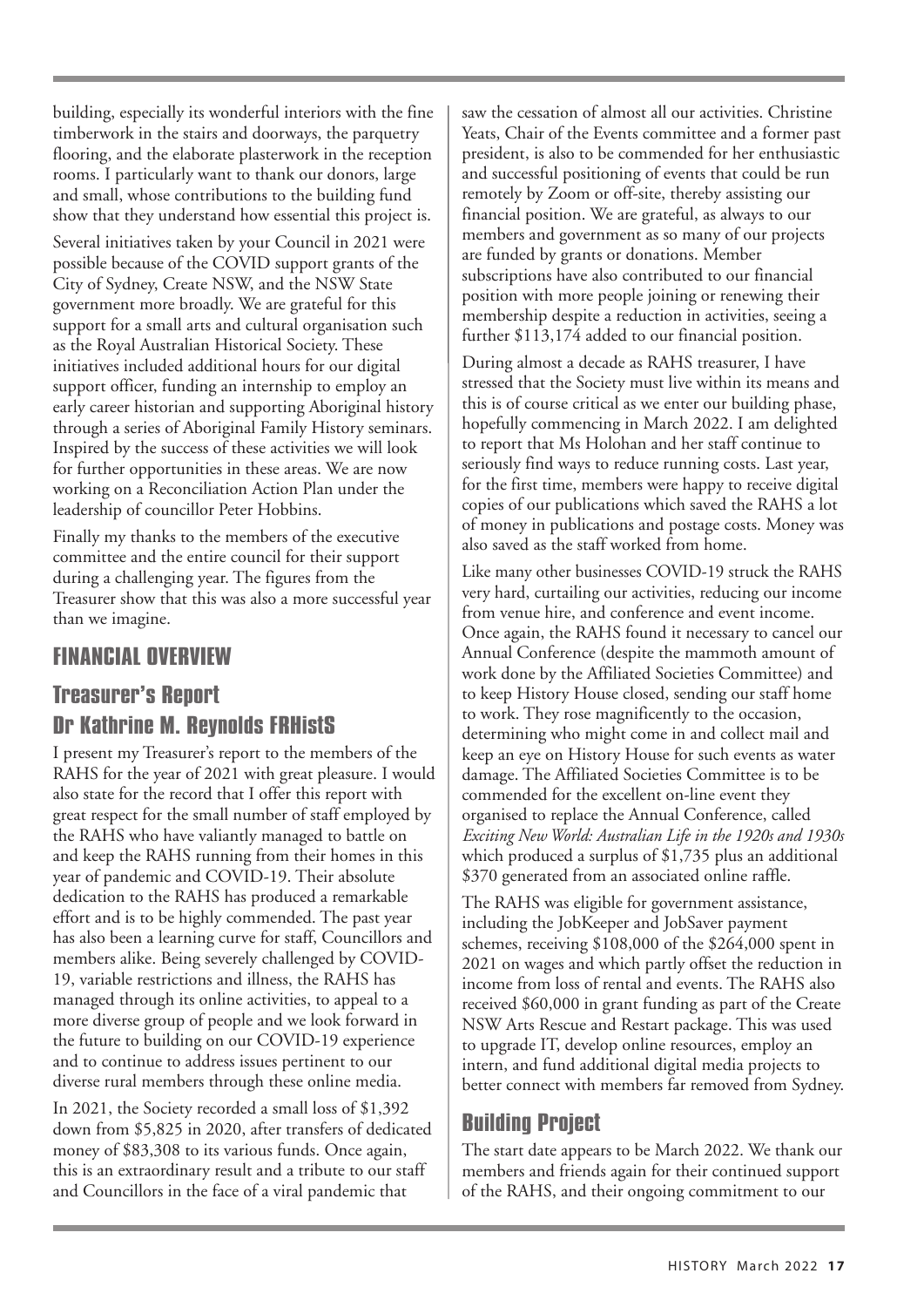building project which has been a long and drawn-out affair. In 2021, we received \$83,308 in building donations, a reduction on previous years, possibly due to the pandemic but also to members reticence as they wait to see the building work actually commence. We are most grateful for these donations and thank all our members and friends for their generosity especially Mr Geoffrey White OAM and Mrs Sally White OAM for their continuing support. Currently we have \$2.6 million in cash to pay for the building, most donated by members whose help is gratefully acknowledged. We also have a small share portfolio of approximately \$800,000 in value which has provided a small but regular source of income over the years. If needed, the shares can provide a small amount of contingency money. We are still grappling with extra building costs due to the pandemic which has caused labour shortages and supply-chain issues, but we are in the process of resolving these with our builder.

Again, I would thank the many people who help the RAHS. We are particularly grateful to the Hon. Don Harwin, who in his previous role as Special Minister of State, and Minister for the Public Service and Employee Relations, Aboriginal Affairs and the Arts, increased the funding for regional community and history projects through the 2021 Cultural Grants Program. Twentytwo projects of which fourteen were regionally based, received financial support under this program.

For seven years, the RAHS has successfully run the Transport Heritage Grants Program managed by Transport NSW and Transport Heritage NSW. In 2021, we were able to fund twelve transport heritage projects of which seven were regionally based.

One of our long-term members, Robert (Bob) Pauling who was also a long-term member and contributor to the Manly, Warringah and Pittwater Historical Society, left us a bequest which we propose to use on IT and library costs related to the building project.

Due to COVID-19 we moved our book sales online and these sales through our website contributed an additional \$810. I would also acknowledge the work of the Events Committee and of the Chair, Christine Yeats who tirelessly finds speakers who might help us with these events. We are always grateful to receive donations of high-quality history books that we can rehouse to our members. Insurance administration is of great economic use to us, netting \$18,431 in administration fees and a further \$25,000 from grant administration fees.

A special vote of thanks must be given to Ms Suzanne Holohan, our General Manager, and her staff for their hard work. The RAHS Annual Report is always an opportunity to express gratitude to fellow Councillors, volunteers and members who, with staff, help the RAHS

achieve so much with very limited financial resources. To all who help us at the RAHS, and to all affiliated society members who work so tirelessly in their own communities saving history, we say, "Thank you".

#### **INCOME AND EXPENDITURE STATEMENT**

| <b>INCOME</b>                                            | 2021             | 2020                |  |  |  |
|----------------------------------------------------------|------------------|---------------------|--|--|--|
| Donations received                                       | 17,567           | 8,254               |  |  |  |
| Specific bequests and donations                          |                  |                     |  |  |  |
| for History House Project                                | 83,306           | 385,455             |  |  |  |
| Grants received - Create NSW                             | 85,000           | 65,000              |  |  |  |
| Dividend and interest received                           | 53,334           | 44,405              |  |  |  |
| Rental income                                            | 58,989           | 83,694              |  |  |  |
| Subscriptions received                                   | 113,174          | 103,927             |  |  |  |
| Other income                                             | 135,790          | 78,540              |  |  |  |
| COVID-19 Support: JobKeeper,<br>Cashflow boost, JobSaver | 58,018           | 153,468             |  |  |  |
| <b>TOTAL INCOME</b>                                      | 605,178          | 922,743             |  |  |  |
| <b>EXPENDITURE</b>                                       |                  |                     |  |  |  |
| Accounting and Contract Services 36,150                  |                  | 32,840              |  |  |  |
| <b>Employee Benefit Expenses</b>                         | 248,370          | 262,618             |  |  |  |
| Grants expended - Create NSW                             | 85,000           | 65,000              |  |  |  |
| <b>History House expenses</b>                            | 49,305           | 57,014              |  |  |  |
| Other expenses                                           | 53,636           | 62,616              |  |  |  |
| JRAHS and History Magazine                               | 29,250           | 26,801              |  |  |  |
| Postage, printing and stationery                         | 15,958           | 17,919              |  |  |  |
| Depreciation                                             | 5,595            | 11,773              |  |  |  |
| <b>TOTAL EXPENDITURE</b>                                 | 523,264          | 536,581             |  |  |  |
| <b>SURPLUS BEFORE TRANSFERS</b>                          | 81,914           | 386,162             |  |  |  |
| TRANSFER TO OTHER COMPREHENSIVE<br><b>INCOME</b>         |                  |                     |  |  |  |
| History House Build Project Donations 83,306             |                  | 385,455             |  |  |  |
| Other                                                    | $\boldsymbol{0}$ | 6,532               |  |  |  |
| <b>DEFICIT</b>                                           | $-1,392$         | $-5,825$            |  |  |  |
| STATEMENT OF FINANCIAL POSITION                          |                  |                     |  |  |  |
|                                                          | 2021             | 2020                |  |  |  |
| <b>ASSETS</b>                                            |                  |                     |  |  |  |
| Cash                                                     |                  | 2,744,154 2,736,058 |  |  |  |
| Receivable and other current assets 19,920               |                  | 58,861              |  |  |  |
| Financial assets                                         | 782,288          | 715,444             |  |  |  |
| Property, plant and equipment 17,130,26317,014,371       |                  |                     |  |  |  |

**TOTAL ASSETS 20,676,624 20,524,735**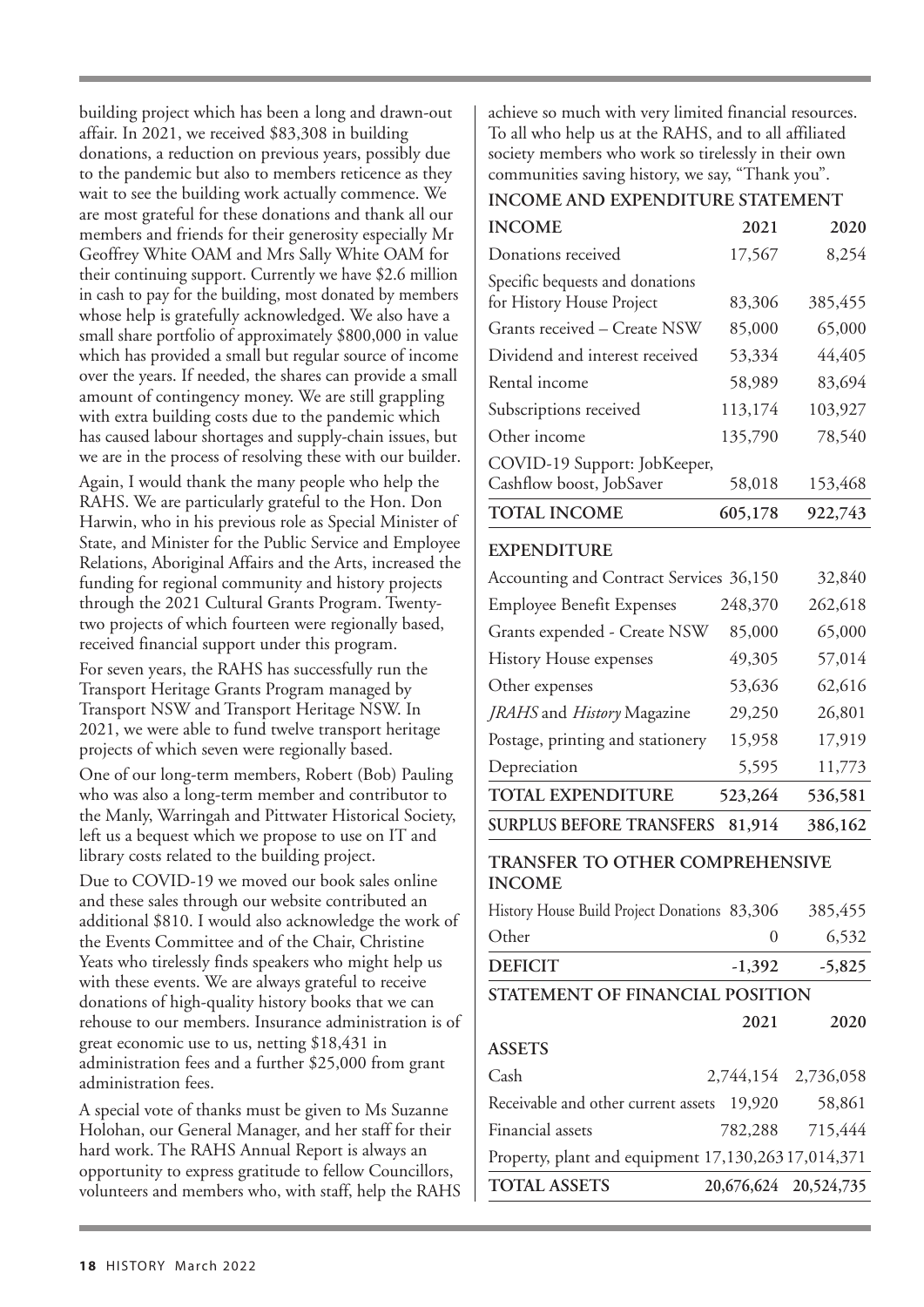| <b>LIABILITIES</b>                        |                       |                       |
|-------------------------------------------|-----------------------|-----------------------|
| Accounts payable and other<br>liabilities | 199,493               | 209,987               |
| Provisions                                | 56,285                | 42,657                |
| <b>TOTAL LIABILITIES</b>                  | 255,778               | 252,645               |
|                                           |                       |                       |
| <b>NET ASSETS</b>                         | 20,420,847 20,272,091 |                       |
| <b>EQUITY</b>                             |                       |                       |
| Reserves                                  |                       | 19,553,370 19,403,221 |
| <b>Retained Surplus</b>                   | 867,477               | 868,868               |
| <b>TOTAL EQUITY</b>                       |                       | 20,420,847 20,272,089 |

## **SERVICES TO OUR MEMBERS**

# **RAHS Events and Outreach Ms Christine Yeats. Chair of Events Committee**

In 2021 the RAHS continued to face the challenge of delivering its events and outreach programs, while also adhering to continuing COVID-19 restrictions. Fortunately, it was well prepared for this contingency. Building on its 2020 achievements in implementing the technology and digital media processes that transformed the way it delivered online lectures, seminars, and workshops, the RAHS offered a full calendar of events for members and supporters in 2021.

Although most of the planned excursions had to be cancelled or postponed owing to the COVID-19 restrictions, the RAHS bolstered its program of events by initiating a series of monthly Special Lectures. These Special Lectures were introduced to complement the popular Day Lectures, which are presented on the first Wednesday of the month. Together these events have provided people from across Australia with the opportunity to listen to research findings from emerging and established historians.

The RAHS continued to offer seminars and workshops that focus on its key goal of developing historical expertise in the community that supports history and heritage projects. By providing these events online, greater numbers of members based in regional areas were able to learn new skills and connect with the history community.

The RAHS has also been able to engage with new audiences through its online events. A new outreach seminar series titled *Finding Your Ancestors: Researching Aboriginal Family History in NSW* was hosted via Zoom on the first Tuesday of every month from April to

December. This initiative was in addition to the online Regional and Western Sydney seminars offered in 2021, which are supported by Create NSW.

The continuing partnership with the WEA through a series of workshops throughout the year has also meant that the RAHS can engage with those outside its circle of members and supporters to further the knowledge and understanding of the historical practice.

| Event Type                                |    | 2021 2020 2019 2018 2017 |    |                   |    |
|-------------------------------------------|----|--------------------------|----|-------------------|----|
| Seminars and Workshops                    |    | 18 12 11 14              |    |                   | 18 |
| Lectures - Day, Evening<br>Joint, Special | 19 | 8                        |    | $26 \quad 24$     | 20 |
| <b>Excursions and Tours</b>               | 1  | $\mathcal{L}$            |    | $5^{\circ}$<br>14 | 8  |
| Launches/Cocktail Evenings 0              |    | $\theta$                 |    |                   | 4  |
| Other                                     |    | $\mathcal{Z}$            | 4  | 5                 | 5  |
| TOTAL                                     | 39 | 25                       | 47 | 61                |    |

# REGIONAL, WESTERNSYDNEYANDOUTREACH INITIATIVES FIINDED BY CREATE NSW

Regional and Western Sydney seminars are an important part of the RAHS outreach program. Seminar programs include skills-based training and local history research components, which are designed around the training needs of local historical societies and community groups.

This year we delivered the seminars online. This made our programs more accessible to audiences, especially members of our regional historical societies.

I would like to thank Create NSW for its continuing support of this program. The funding they provided was critical in ensuring that the RAHS could continue to support local and community history across the state.

#### **Hawkesbury Regional Seminar –** *But is there more? Researching our colonial history in the Hawkesbury area*

Wednesday 20 October 2021 via Zoom presented in collaboration with Hawkesbury Central Library

RAHS President Carol Liston AO and Christine Yeats discussed ways of making the best use of the recently digitised Australian Joint Copying Project material, the Court of Claims records and related land and property information to learn more about the life and times of the Hawkesbury's early settlers. Michelle Nichols OAM spoke about the local history resources in the Hawkesbury Library.

#### **Outreach seminar series:** *Managing Local Societies in Changing Times*

Wednesday 28 April 2021 via Zoom Wednesday 28 July 2021 via Zoom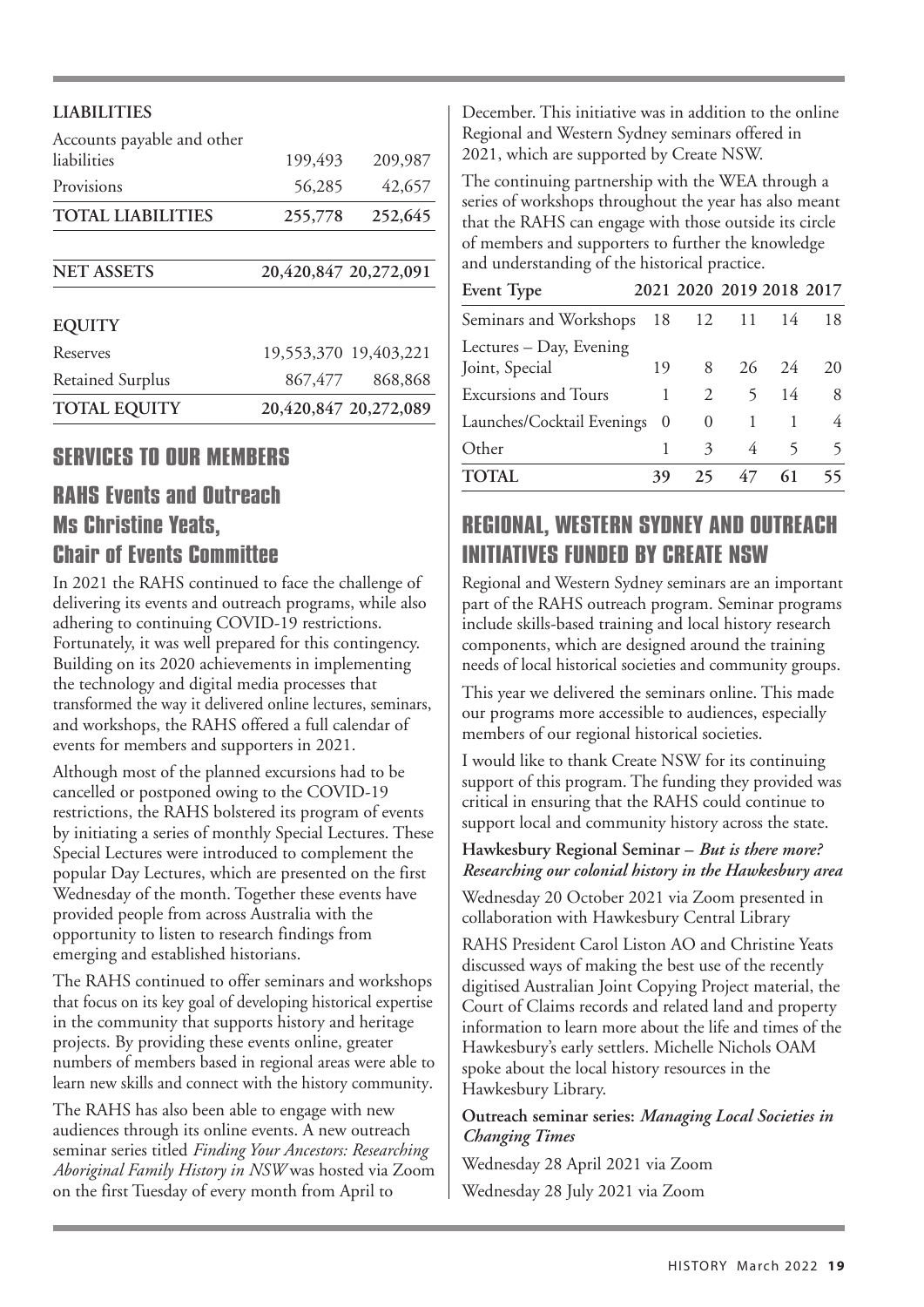This seminar series was designed for regional, metropolitan and Western Sydney historical societies and focused on how they could best continue their important role in preserving the history of their local communities during COVID-19. Topics included governance, collection management, planning digitisation projects, strategic planning, attracting new members and supporters. It was hosted by Christine Yeats, Linda Emery and Suzanne Holohan.

#### **Outreach seminar series:** *Finding Your Ancestors: Researching Aboriginal Family History in NSW*

Hosted by RAHS via Zoom on the first Tuesday of every month from April to December 2021.

The RAHS hosted nine online seminars which provided people with the opportunity to ask questions to historians and Aboriginal experts from libraries, archives and communities. Historians Paul Irish and Michael Bennett were joined by special guests including:

- Sherilyn Dean, Assistant Director of the AIATSIS Family History Unit
- Melissa Jackson and Ronald Briggs, State Library of NSW (Indigenous Services Team)
- Adrian Atkins, Link-Up (NSW)
- Ruth Waite, Kempsey Library
- Rebecca Bateman, Assistant Director of Indigenous Engagement at National Library of Australia
- Bronwyn Gerry, Acting Senior Archivist in the Aboriginal Historical Records Team at Aboriginal Affairs NSW
- Michael Bell, Indigenous Liaison Officer, Australian War Memorial
- Wendy Gallagher, NSW State Archives

#### **Outreach seminar:** *Exciting New World: Australian Life in the 1920s and 1930s*

Saturday 6 November 2021 via Zoom

This event was organised by the RAHS Affiliated Societies Committee which has extensive skills in organising the annual RAHS Conference. Details on this event are contained in the RAHS Affiliated Societies Report.

## WORKSHOPS

**Wednesday 17 February 2021 –** *The Street Where They Lived: Every Street Has a Story to Tell*

RAHS workshop via Zoom in conjunction with the WEA

Presented by Christine Yeats, Angela Phippen, and Jenny Sloggett

This workshop discussed the available resources to research the history of a street and how to structure your history of a street project.

#### **Wednesday 23 June 2021 –** *Digging a Little Deeper: Biographical Research and Writing with a Twist*

RAHS workshop via Zoom in conjunction with the WEA

Presented by Heather Garnsey and Susan Steggall

This workshop explored biographical research and writing. It encouraged participants to explore family relationships, the impact of major events in the subject's childhood and the events happening around them.

#### **Wednesday 18 August 2021 –** *Moving Image and Picture Research for Historians*

RAHS workshop via Zoom in conjunction with the WEA

Presented by Joy Hughes and Graham Shirley

With a focus on 19th and 20th century picture sources in NSW and the Australian sources of moving image, this workshop examined the sometimes-complex issues of access and reproduction.

#### **Wednesday 25 August 2021 –** *Tips and Techniques for Dating Historic Photographs*

RAHS workshop via Zoom in conjunction with the WEA

Presented by Gionni Di Gravio OAM

Workshop participants learnt about the different methods of arranging and dating photographs adopted by archivists and allied professionals for historical research.

## **2021 DAY LECTURES**

**Wednesday 3 February 2021 via Zoom** *– On Foot in Australia: Walking as a Path to Knowledge*

Presented by Melissa Harper

**Wednesday 3 March 2021 via Zoom –** *The Tasman Map: The Biography of a Map*

Presented by Ian Burnet

**Wednesday 7 April 2021 via Zoom** *– The Tragic Story of Cassim and Abdullah*

Presented by Mark St Leon

**Wednesday 5 May 2021 via Zoom** *– That Luminous Moment: The 'Wild and Enthusiastic' Ways of Artist, Mystic and Republican Adelaide Ironside (1831-1867)*

Presented by Kiera Lindsey

**Wednesday 2 June 2021 via Zoom** *– Truganini: Journey through the apocalypse*

Presented by Cassandra Pybus

**Wednesday 7 July 2021 via Zoom** *– Secret and Special: The Untold Story of the Z Special Unit in the Second World War*

Presented by Will Davies

**Wednesday 4 August 2021 via Zoom** *– Regina's*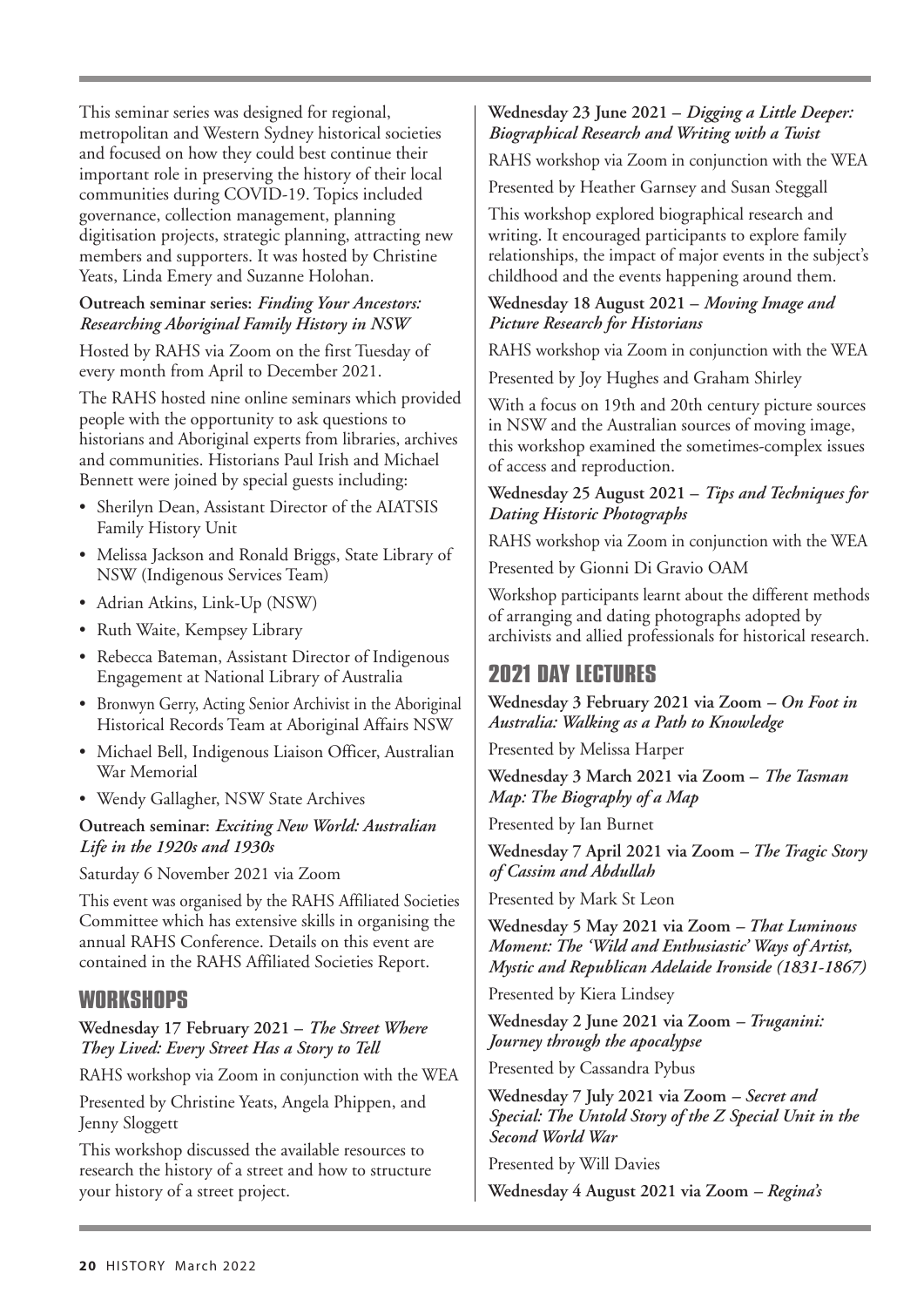*Complaint: Philip Roth, Penguin, and the end of the literary censorship system in Australia*

Presented by Patrick Mullins

**Wednesday 1 September 2021 via Zoom** *– The Countess from Kirribilli*

Presented by Joyce Morgan

**Wednesday 6 October 2021 via Zoom** *– Rum: A Distilled History of Colonial Australia*

Presented by Matt Murphy

**Wednesday 3 November 2021 via Zoom** *– The Brilliant Boy: Doc Evatt and the Great Australian Experiment*

Presented by Gideon Haigh

**Wednesday 1 December 2021 via Zoom** *– French Connection: Australia's Cosmopolitan Ambitions*

Presented by Alexis Bergantz

## **2021 EVENING LECTURES**

**Wednesday 19 May 2021 via Zoom** *– Tales of Sunny Corner: Gold Mining, Silver Smelting, and the Birth of Broken Hill*

RAHS in conjunction with National Archaeology Week Presented by Iain Stuart

## 2021 JOINT LECTURES

**Wednesday 21 April 2021 via Zoom** *– The Real Sacred River: Truth-Telling and the Power of Regional Histories*

RAHS in conjunction with the Independent Scholars Association of Australia (ISAA)

Presented by Grace Karskens

## 2021SPECIAL LECTURES

**Wednesday 10 February 2021 via Zoom** *– Hearing Maud: Deafness in the Archives*

Presented by Jessica White

**Friday 12 March 2021 via Zoom** *– Indigenous Intermediaries and the Art of Encounter*

Presented by Tiffany Shellam

**Friday 25 June 2021 via Zoom** *– Floating Prisons: Irish Convict Hulks and Voyages to NSW*

Presented by Anne McMahon

**Wednesday 21 July 2021 via Zoom** *– Cooking Up a Storm: Mina Rawson in Colonial Queensland*

Presented by Jodi Frawley

**Wednesday 22 September 2021 via Zoom** *– Frances Burke: Designer of Modern Textiles – Sydney Connections* Presented by Nanette Carter and Robyn Oswald-Jacobs

**Tuesday 12 October 2021 via Zoom** *– 'A Useful Accessory' with Too Much Cabbage and Jesus Christ*

Presented by Catherine Bishop

## 2021 EXCURSIONS

**Wednesday 16 June 2021**

RAHS Excursion – *Reserve Bank of Australia Museum* co-ordinated by RAHS Librarian Donna Newton

## **2021 OTHER EVENTS**

**Tuesday 13 April 2021 via Zoom**

RAHS Annual General Meeting

## **RAHS Library**

## **Donna Newton, RAHS Librarian**

The RAHS Library is recognised by the National Library of Australia as holding a culturally significant collection. It is a key research resource for RAHS members and the broader history community, with over 60,000 items on Australia history. The table below provides an overview of the collection.

| <b>Collection Item</b>              | 2021   | 2020   |
|-------------------------------------|--------|--------|
| <b>Books</b>                        | 23,726 | 23,782 |
| Journal/History/Conference          | 4,194  | 4,135  |
| Serials and selected contents index | 3,689  | 3,689  |
| Photograph Collection               | 11,432 | 11,432 |
| Glass Slide Collection              | 7,614  | 7,614  |
| Manuscripts                         | 1,058  | 1,058  |
| Press Clippings                     | 7,255  | 7,255  |
| Walker Slides                       | 1,939  | 1,939  |
| <b>Total</b>                        | 60,907 | 60,904 |

The RAHS Library book collection decreased from the previous year due to deaccessioning of duplicate and excess items that do not meet our Collection Policy criteria.

The following table provides additional key library statistics.

| Measure                                                                              | 2021       | 2020   |
|--------------------------------------------------------------------------------------|------------|--------|
| Number of registered visitors - 98% RAHS members<br>or affiliated societies' members | 12         | 92     |
| Number of visitors to RAHS<br>library web pages                                      | 2,480      | 3,410  |
| Number of publications added<br>to Books and More Database                           | $*39$      | $*155$ |
| Number of other items added<br>to Books and More Database                            | $**\gamma$ | **26   |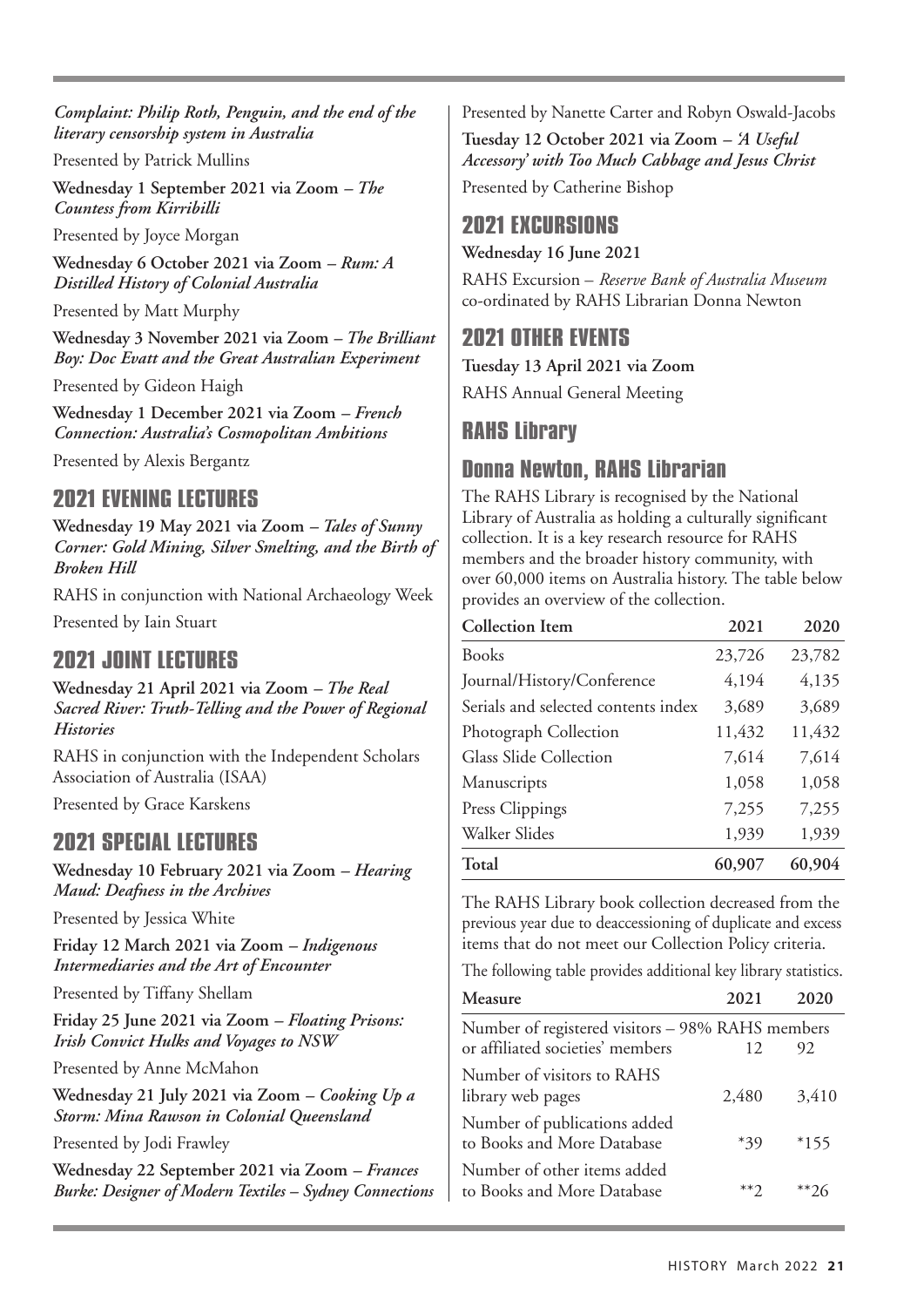| Entries added to <i>JRAHS</i> ,<br>History and Conference Database | 59  | 36  |
|--------------------------------------------------------------------|-----|-----|
| E-Newsletters from affiliated<br>societies submitted               | 284 | 313 |
| <i>JRAHS</i> article requests                                      | 28  | 47  |
| Articles submitted to <i>JRAHS</i>                                 | 12  | 2.1 |
| Requests to use images<br>from the RAHS collection                 |     | 23  |

\* Publications contained in the database also include items held in our Rare Books Room; the reference collection; directories and yearbooks.

\*\* Other items in the database include souvenir programs, pamphlets and brochures; bibles; maps; newspaper clippings; CDs/DVDs and microfilm/microfiche resources.

Due to continued COVID-19 restrictions, the RAHS followed government advice and only allowed limited visits to the library by appointment. However, there was a large increase in online research queries. While many researchers focused on local, family, and biographical interests, other examples included:

- Dynes Ltd, steel & wire products and their work on the Sydney Harbour Bridge
- George Allen's involvement with the Aborigines Protection Society
- the Forum Club in Sydney which existed from 1930-1967
- commercial travellers/salesmen through regional NSW
- Colebrook Mission Church at La Perouse
- convict Mary Hyde, partner to both Captain John Black and Simeon Lord
- Sydney's first pilot schooner vessel of the 1860s

In 2021, we continued to use photographs from our collection in our e-Newsletter and on social media to promote our research resources. We had numerous requests for items in our photograph and glass slide collections for personal research, theses, publications, exhibitions, articles, website entries and media releases.

We also used restrictions on library visits as an opportunity to review our ephemera and excess publications. Items that did not meet our collection criteria were donated to Noel Butlin Archives, ANU Canberra; National Trust (NSW); Westpac Archives; and City of Sydney Archives.

Thanks to funding from the NSW government as part of the COVID-19 Arts Rescue and Restart Package, the RAHS was able to engage a library consultant to provide us with a roadmap for upgrading our library catalogue. The funding will also cover the costs of implementing

our new web-based library catalogue in 2022.

We would like to thank the NSW government, members and volunteers for their support in ensuring that the RAHS library continues to be an important educational and research resource.

## **RAHS Publications, Website and Digital Media**

# **Phillip Jaworski, RAHS Membership** Services/Digital Media

The RAHS was a successful recipient of a Create NSW Arts Rescue and Restart Package, which supported our digital media initiatives in 2021. These initiatives included a public history internship and the creation of additional online content.

One of its main outcomes has been the launch of *Researching Soldiers in Your Local Community*. This project was supported by RAHS Intern Elizabeth Heffernan and consists of a website, research guide, instructional videos, and community contributions. The project aims to assist students, local historians, and history groups in researching local soldier stories from recruitment to commemoration. The website continues to receive community submissions.

We hope our members found the publications we produced in 2021 enjoyable and insightful. This included two editions of the *JRAHS* and four editions of *History* Magazine. Due to COVID, both issues of the *JRAHS* were only provided digitally through the members' area of the website.

The *JRAHS* is the oldest journal of Australian history – first published in 1906. It contains original, previously unpublished non-fiction scholarly articles, reviews, and images. The content is submitted by both academic and community scholars. Topics covered in 2021 included: the military command of Maurice O'Connell between 1838-1847; the arming of NSW Police after the 1894 Bridge Street Affray; Catholic toleration and revolutionary ideals in early NSW; and the impact of Mount Tambora's 1815 volcanic eruption on the Australian colonies.

*History* Magazine evolved from the Society's newsletter, and its current format was first introduced in 1988. *History* provides articles of general historical interest, developments in historical research, book notes, forthcoming events, and other relevant news. Each issue of *History* is produced with a guest editor who has the responsibility for sourcing articles from a range of potential contributors. The editors for 2021 were Christine Yeats (March), Ian Willis (June), Judith Dunn (September) and Mark St Leon (December). Topics covered in 2021 included: the rise, fall and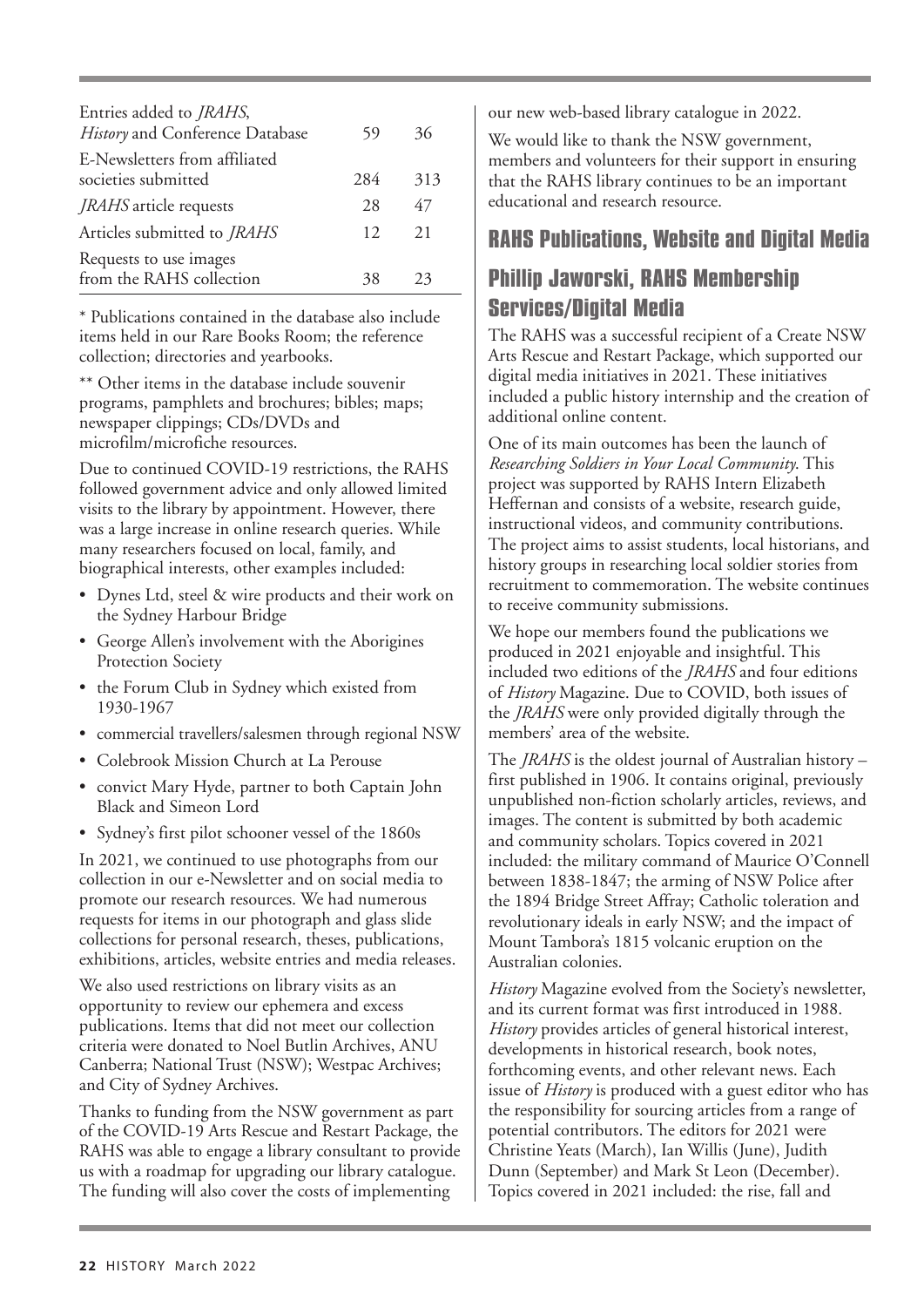revival of drive-in theatres in Australia; the City of Campbelltown's bicentenary celebrations; early horseracing in NSW; and the role of Greystanes House in the making of the 1936 film, *Rangle River*.

The RAHS e-Newsletter continues to serve as an effective way to communicate relevant news, information and events to our members and friends. Over 3,000 people are subscribed to our e-Newsletter, with 15 issues circulated in 2021. Some of our top stories included: the withdrawal of the Metro-Minerva Theatre's development application; the exposure of the 1893 *Buster* shipwreck at Woolgoolga; the National Trust of Australia's independent forum on the review of the NSW Heritage Act; the listing of the Waterloo Creek Massacre Site on the State Heritage Register; and reporting on the search for descendants of the Perry and Ham families, whose family burial vault was discovered at Central Station in 2019. The RAHS is very grateful for the news stories and other contributions made from our individual members and affiliates, as it ensures our content is current and covers a diverse range of historical interests.

The RAHS has an active social media presence on Facebook, Twitter, Instagram, and YouTube. We now have over 6,500 followers on Facebook, 1,900 on Twitter, and 1,200 on Instagram. We also saw a steady increase in our followers on YouTube, as we made a greater effort to add more content on this platform, including 18 new videos on various aspects of Australian history.

Our website was accessed by 63,427 users throughout 2021 (up from 58,154 in 2020) – an increase of 9% since 2020. Our users were predominantly from Australia (83%), with others from the United States, China, United Kingdom, Ireland, and New Zealand. 59 posts were added to the RAHS News page in 2021, which primarily included information about upcoming events, newly published books on Australian history, advocacy stories, and other relevant information/updates.

The Society looks forward to new opportunities in 2022 to increase our presence on our digital platforms and connecting with various individuals and organisations, particularly with those in regional areas whose contact with the RAHS may be limited by geographical distance.

## **RAHS Affiliated Societies**

## RAHS Councillor Lynne Allen, Chair of Committee

We approached 2021 with high hopes of a slow but steady return to the world we had known and launched into preparations for the rescheduled RAHS Annual Conference to be hosted by Bathurst District Historical

Society. We knew that RAHS members were keen to resume participating in this annual event which had been cancelled the previous year. The venue was booked and an impressive array of speakers was assembled before we sadly were forced to cancel the event in June as another wave of coronavirus threatened to overwhelm us.

Members of the ASC were devastated but determined to provide RAHS members with an opportunity to connect with other members and to share ideas and strategies. And so, the 2021 Zoom Conference was born! The ASC set to work identifying an appropriate theme and decided that *Exciting New World: Australian Life in the 1920s and 1930s* reflected the optimism with which we want to approach the future. The decision was made to divide the program into two sessions, one AM and the other PM.

As participants in the AM session entered the conference site, they were treated to a kaleidoscope of images reflecting the 1920s and 1930s. This segment was so popular that many requested that the segment be repeated which RAHS Digital Officer Phillip Jaworski was happy to arrange. The AM session was chaired by Adjunct Associate Professor Carol Liston AO, RAHS President, and consisted of three speakers. We were delighted that the speakers we invited were as enthusiastic about presenting online as we had hoped. Scott MacArthur (Marrickville Heritage Society), Dr Anna Wong (Director, ACT Historic Places) and Graham Shirley (RAHS Councillor) presented engaging and thoughtprovoking topics which were received by the online participants. Presentations included: *Australian Architecture in the 1920s: Building for a Healthy World*; *Hopes and Dreams of the New Federal Capital: The Calthorpes' House Collection and Mrs Calthorpes' Shopping Spree*; and *1920s and 1930s: Entertainment Media Revolution*. A huge thank you to our speakers for their willingness to participate on what was quite short notice.

The PM session was hosted by Dr Peter Hobbins, RAHS Councillor, and was devoted to offering affiliates support and stimulating ideas. RAHS General Manager Suzanne Holohan offered invaluable advice on several aspects of the digital world and was supported by Elizabeth Heffernan who undertook the project *Researching Soldiers in Your Local Community* whilst an intern at History House. Lorraine Neate (Illawarra Historical Society) outlined the process for registering your society to participate in the NSW Government Dine & Discover program, and Samantha Friend (Bathurst District Historical Society) entertained us with the hoary old question of when and what to deaccession. The PM session culminated in Chat Rooms which afforded the participants an opportunity for that all important networking of which COVID-19 has deprived us.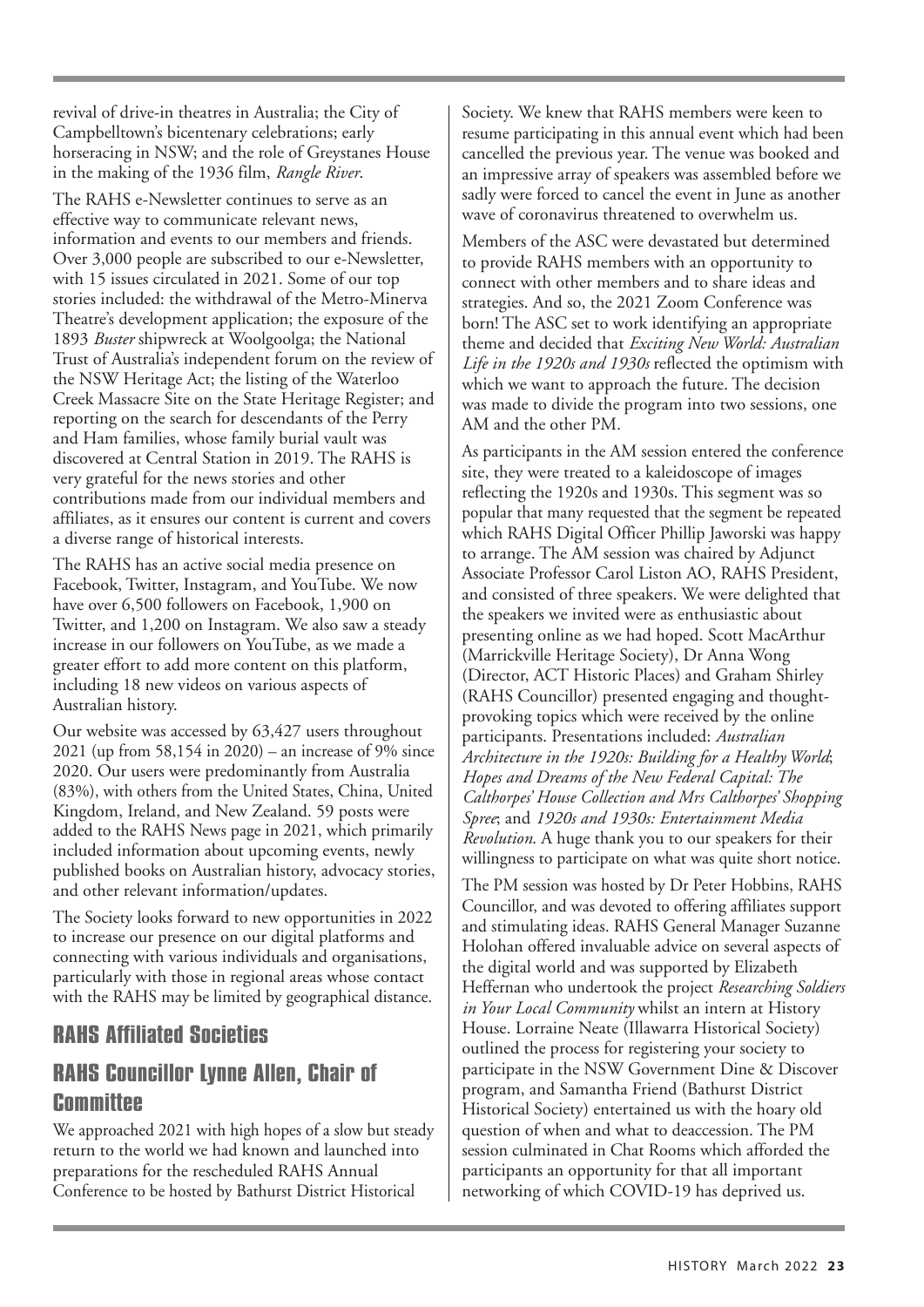Thank you to all the speakers and participants for making the Zoom Conference such a success. However, it would not have been the success it was without the enthusiastic and brilliant support from the RAHS staff – Suzanne, Phillip, Donna, Maryanne & Elizabeth.

In 2021 there were 44 applications for the Create NSW Cultural Grants program, double the 2020 number. This made the grants very competitive for the \$60,000 available for distribution. 22 applications were successful. If you are intending to apply for the 2022 program, please contact the staff at History House and discuss your proposal with them. The staff are very knowledgeable and will provide sage advice.

2021 has been another difficult year and the Affiliated Societies Committee is very conscious that COVID-19 has presented many challenges. We encourage you to contact us if you have concerns. Remember, the Affiliated Societies Committee is your committee, established to support your society in its valuable role as preserver and protector of the heritage of NSW.

## **RAHS Membership Data**

This year there was a small decrease in membership numbers primarily in the senior categories. Library subscribes also declined.

### **AFFILIATED SOCIETIES**

|                                     |     |     |     | 2021 2020 2019 2018 2017 |     |
|-------------------------------------|-----|-----|-----|--------------------------|-----|
| Societies with fewer                |     |     |     |                          |     |
| than 15 members                     | 64  | 60  | 56  | 51                       | 55  |
| Between 16-30                       | 58  | 64  | 69  | 74                       | 75  |
| Between 31 - 50                     | 55  | 58  | 55  | 49                       | 53  |
| Between 51-100                      | 106 | 97  | 95  | 94                       | 101 |
| Between 101-200                     | 67  | 69  | 73  | 73                       | 80  |
| Between 201-300                     | 9   | 16  | 15  | 20                       | 20  |
| More than 300                       | 14  | 13  | 13  | 13                       | 14  |
| <b>TOTAL AFFILIATED</b>             |     |     |     |                          |     |
| <b>SOCIETIES</b>                    | 373 | 377 | 376 | 374                      | 398 |
| <b>INDIVIDUAL AND PAIRS MEMBERS</b> |     |     |     |                          |     |
| Individual Members                  | 312 | 319 | 310 | 309                      | 303 |
| Household Pairs (x2)                | 35  | 38  | 46  | 48                       | 47  |
| Students                            | 11  | 11  | 6   | 13                       | 10  |
| Senior Members                      | 430 | 451 | 442 | 493                      | 503 |
| Senior Pairs (x2)                   | 74  | 92  | 96  | 89                       | 93  |
| TOTAL INDIVIDUALS                   |     |     |     |                          |     |
| <b>AND PAIRS</b>                    | 862 | 911 | 900 | 952                      | 956 |
|                                     |     |     |     |                          |     |

| <b>CORPORATE</b><br><b>MEMBERS</b>          | 5  | 5  | 6   | 3                             | 6   |
|---------------------------------------------|----|----|-----|-------------------------------|-----|
| <b>LIBRARY</b><br><b>SUBSCRIBERS</b>        | 79 | 91 | 115 | 108                           | 133 |
| <b>Honorary Fellows</b>                     | 4  | 4  | 5   | 5                             | 5   |
| Life Members                                | 17 | 17 | 17  | 17                            | 19  |
| Members 50 years                            | 6  | 6  | 6   | 6                             | 6   |
| Free and Exchange                           | 31 | 32 | 36  | 35                            | 36  |
| <b>TOTAL NON-</b><br><b>SUBSCRIBERS</b>     | 58 | 59 | 64  | 63                            | 66  |
| <b>TOTAL</b><br><b>SUBSCRIBERS</b>          |    |    |     | 1,319 1,384 1,397 1,427 1,493 |     |
| OVERALL TOTAL 1,377 1,443 1,461 1,500 1,559 |    |    |     |                               |     |

# **RAHS AND THE COMMUNITY**

## **Representation on History and Heritage Boards**

As of the 31 December 2021 the RAHS is represented on the Federation of Australian Historical Societies by RAHS Councillor Judith Dunn OAM and RAHS member Christine Yeats; the Geographical Names Board of New South Wales by RAHS member Terry Kass; the National Archives Consultative Forum by RAHS Councillors Peter Hobbins and Iain Stuart.

During 2021 Sydney Metro sought to consult with the RAHS regarding the reburial of unidentified human remains exhumed from the Devonshire Street Cemetery during the Sydney Metro construction at Central. RAHS President Carol Liston AO and RAHS Councillor Judith Dunn OAM attended and provided valued input to the process, which is on-going.

## RAHS Administered Grant Programs

**The Cultural Grants Program** is a Create NSW devolved funding program administered by the RAHS on behalf of the NSW Government. This program assists historical research and publication of local, community and regional history projects. \$59,953 (GST inclusive) was distributed to grant projects in 2021.

The following organisations were 2021 Cultural Grant recipients: Addison Road Centre for Arts, Culture, Community & Environment Ltd; Australian Jewish Historical Society Inc; Australian Lebanese Historical Society Inc (Far North Coast Branch); Berrima District Historical & Family History Society Inc; Bingara District Historical Society; Cessnock City Council; Condobolin & District Historical Society Inc; Cowra Family History Group Inc; Don Dorrigo & Guy Fawkes Historical Society Inc; Friends of Bella Vista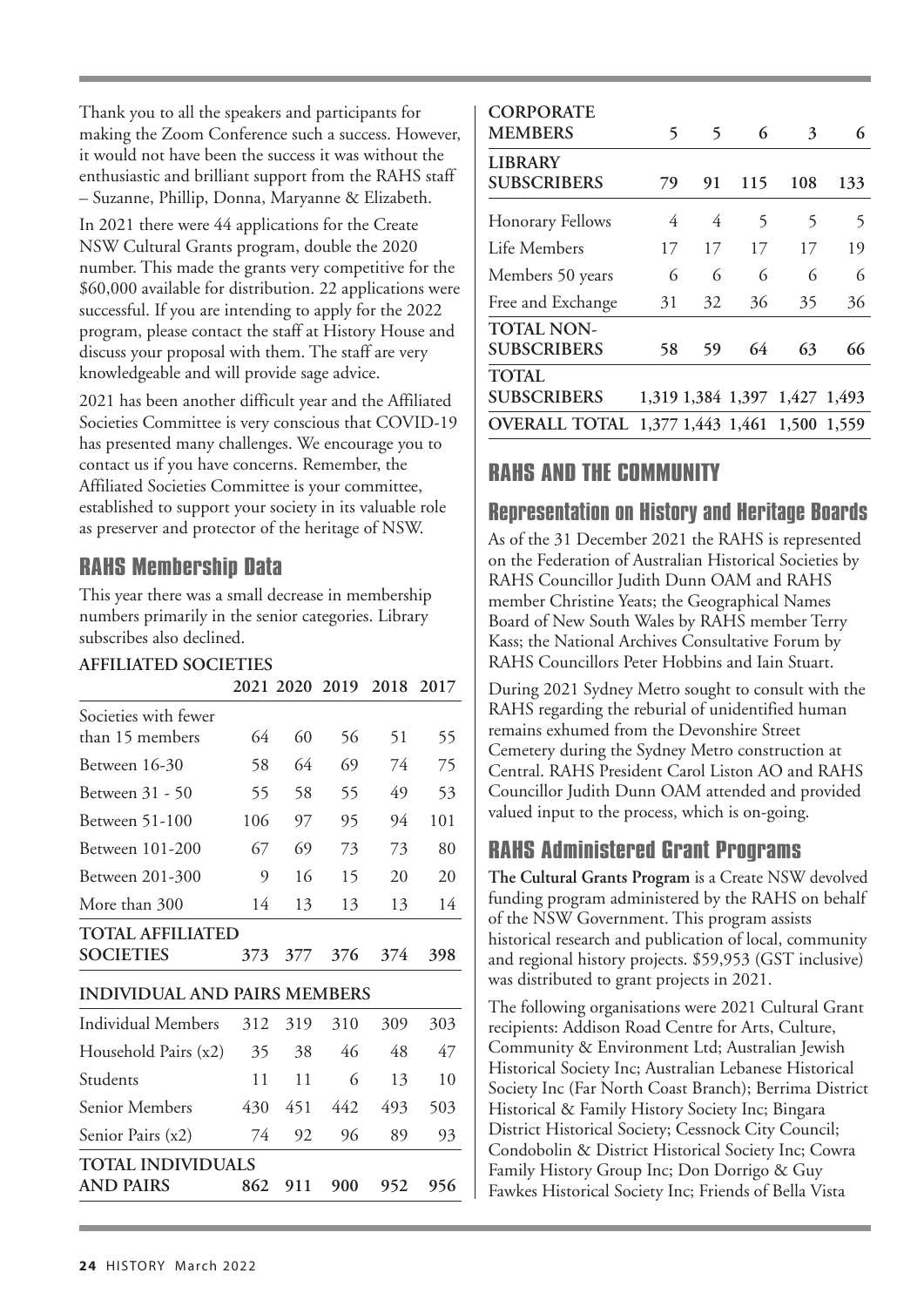Farm Park Inc; Gerringong & District Historical Society Inc; Glen Innes & District Historical Society; Gosford Branch Library; Illawarra Historical Society Inc; Kytherian Association of Australia; Lennox Head Residents Association Inc Heritage Committee; Moruya & District Historical Society Inc; Port Macquarie Historical Society Inc; Rule of Law Institute of Australia; Shoalhaven Historical Society Inc; The Balmain Association Incorporated; Wagga Wagga & District Historical Society Inc.

**The Transport Heritage Grants Program** is a NSW Government funded program, administered by the RAHS with the support of Transport Heritage NSW (THNSW). It aims to help the NSW community rediscover the culture, events and people that shaped transport over the past 160 years, as well as assist with the restoration and conservation of NSW's valuable heritage assets. The total amount awarded in 2021 was \$179,536.

The following organisations were 2021 Transport Heritage Grant recipients: Tumbarumba Historical Society; Bathurst Rail Museum; Sydney Tramway Museum; Australian Railway Historical Society (NSW Division); Rail Motor Society; Sydney Bus Museum; ACT Heritage Rail Holdings; Tenterfield Railway Preservation Society; Sydney Heritage Fleet; East Coast Heritage Rail; Oberon Tarana Heritage Railway; Sydney Electric Train Society.

## **RAHS Certificates of Achievement**

RAHS Certificates of Achievement provide recognition to those members of affiliated societies whose contribution is significant and noteworthy to both their society and the community. The following people were awarded this certificate in 2021: Rod Aanensen – Marrickville Heritage Society; Bruce Cain – Kempsey Family History Group; Beverley Earnshaw OAM – Kogarah Historical Society; Janice Eastment – Ryde District Historical Society; Peg Harvey – Berrima District Historical & Family History Society; Helen McDermott – Gerringong & District Historical Society; Jennifer Myers – Lake Macquarie Family History Group; Warren Oliver – Lake Macquarie Family History Group; Kevin Shaw – Ryde District Historical Society; Kerima-Gae Topp – Friends of St John's Cemetery, Parramatta / Friends of Mays Hill Cemetery / Hills Historical Society / Parramatta Female Factory Friends.

## **RAHS Heritage Committee**

The RAHS Heritage Committee consists of RAHS President Carol Liston; Councillors Linda Emery, Craig McPherson, Mark St Leon, Graham Shirley, Iain Stuart; and RAHS member Elaine Phillips.

When the NSW Heritage Council advises the RAHS of proposed changes to the State Heritage Register, the Heritage Committee reviews the proposals and responds to them on behalf of the RAHS. The Heritage Committee sent a total of eight letters this year. Consultations were:

Waterloo Creek Massacre Site

McCrossin's Mill Precinct

City Administrative Centre, Newcastle (former)

World War II Aeroplane Hanger, Tocumwal

Harris Creek Rail Bridge

Billagoe (Mount Drysdale) Cultural Landscape

Badangi (Holloway Park, Greendale Park, Smoothey Park, Milray Reserve, Badangi Reserve, Berry Island Reserve, Berrys Creek, Gore Cove and part of Balls Head Bay)

Kurrumbede Homestead Complex

The RAHS also featured stories about heritage listings in its e-Newsletter for the Waterloo Creek Massacre Site and Coffs Harbour Jetty.

# **RAHS PEOPLE**

#### **The Council**

In 2021, the Council comprised:

#### **President**

Ms Christine Yeats, BA, DipLib, DipArchAdmin to 13 April 2021

Adjunct Associate Professor Carol Liston, AO, BA (Hons), PhD, FRAHS from 13 April 2021

#### **Senior Vice President**

Adjunct Associate Professor Carol Liston, AO, BA (Hons), PhD, FRAHS to 13 April 2021

Mrs Linda Emery, BA from 13 April 2021

#### **Vice President**

Mrs Lynnette Allen, MA, DipEd, Grad Dip Local, Family & Applied History

#### **Treasurer**

Dr Kathrine Reynolds, BA, BCrim, MSc, PhD, **FRHistS** 

#### **Executive Member**

Mrs Linda Emery, BA to 13 April 2021

Dr Iain Stuart, BA (Hons), M Env Sci, PhD from 13 April 2021

#### **Councillors**

Ms Pauline Curby, MA, DipEd

Mrs Judith Dunn, OAM, FPDHS

Dr Peter Hobbins, BA, BSc (Hons), M Medical Hum, PhD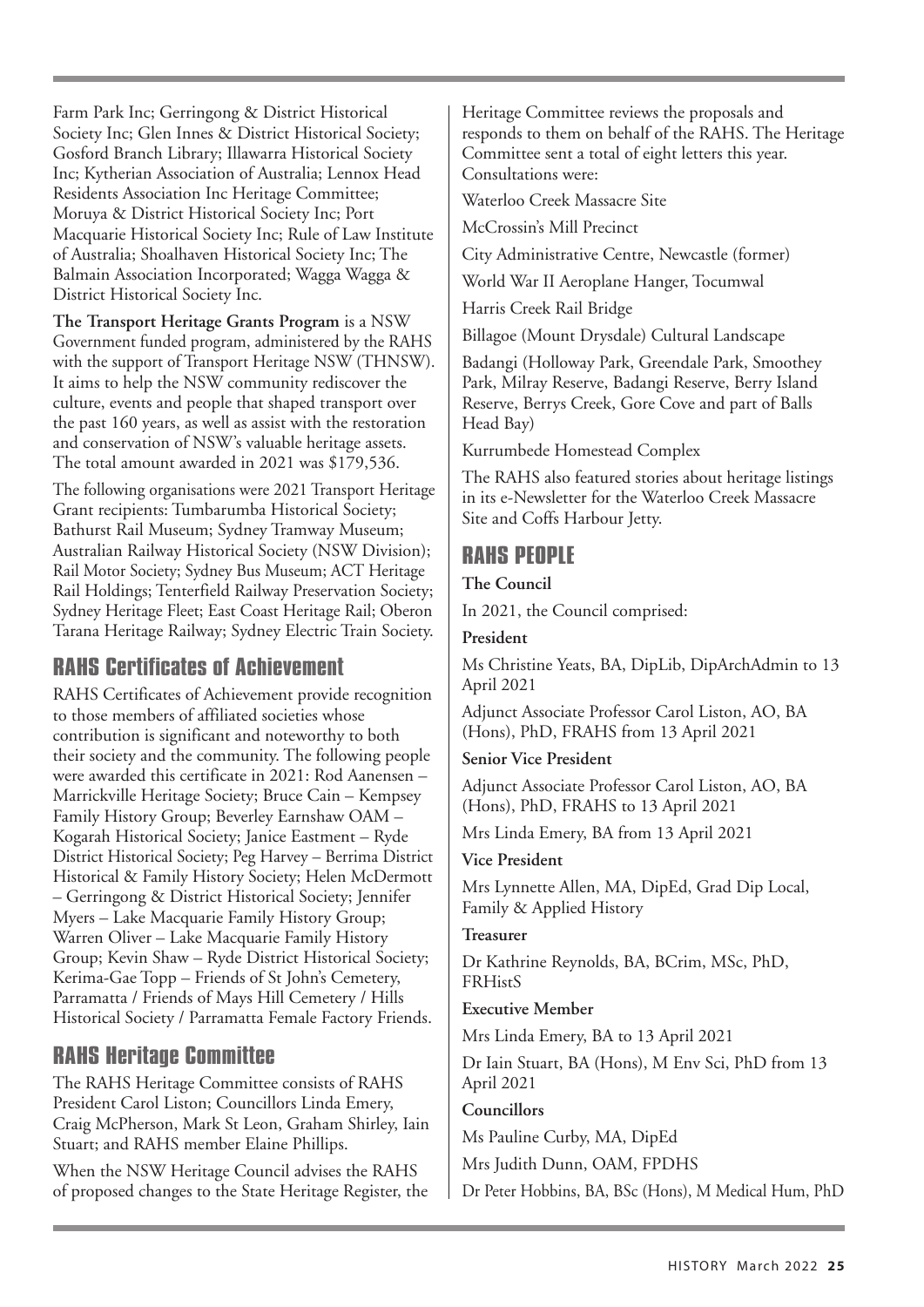Mr Craig McPherson, B.Des (Arch), M.HeritCons, M.ICOMOS from 13 April 2021

Dr Mark St Leon BEc, GCertTQM, MBus, MA (Hons), PhD, CA

Mr Graham Shirley

Dr Iain Stuart, BA (Hons), M Env Sci, PhD

Associate Professor Richard White, BA (Hons), DipEd

In 2021, the RAHS Council held twelve online meetings.

## **RAHS Committees and RAHS Working Parties**

The Society's committees bring together a wide range of people who have a shared interested in supporting the key activities of the Society. The RAHS committees develop draft policies for consideration of the Council as well as supporting staff with core activities. The RAHS also forms working parties that are dedicated to delivering a specific project.

Below is a list of the committees and their members as at 31 December 2021.

#### **Affiliated Societies Committee**

Ms Lynne Allen (Chair), Mrs Judith Dunn (Vice Chair), Adjunct Associate Professor Carol Liston (Councillor), Ms Samantha Friend (Bathurst), Ms Lorraine Neate (Wollongong), Ms Angela Phippen (Specialist), Dr Peter Hobbins (Councillor, Special interests), Mr Graham Shirley (Councillor).

#### **Events Committee**

Ms Christine Yeats (Chair), Emeritus Professor David Carment, Mrs Judith Dunn, Dr Kathrine Reynolds, Mr Graham Shirley, Ms Suzanne Holohan, Associate Professor Richard White.

#### **Executive Committee**

The President Adjunct Associate Professor Carol Liston, Mrs Linda Emery (Senior-Vice President), Mrs Lynne Allen (Vice President), Dr Kathrine Reynolds (Treasurer), Dr Iain Stuart (Council Representative).

#### **Fellowship and Medals Committee**

The President Adjunct Associate Professor Carol Liston (Chair/Councillor/Fellow), Mr Keith Johnson (Fellow), Professor Geoffrey Sherington (Fellow), Associate Professor Nancy Cushing (Professional Historian), Ms Pauline Curby (Professional Historian/Councillor), Associate Professor Richard White (Historian/Councillor).

#### **Heritage Committee**

The President Adjunct Associate Professor Carol Liston, Dr Iain Stuart, Mrs Linda Emery, Dr Mark St Leon, Mr Graham Shirley, Mr Craig McPherson, Ms Elaine Phillips.

### **Editorial Board for the** *JRAHS*

The President Adjunct Associate Professor Carol Liston (Chair and editor of *JRAHS*), Ms Christine Yeats, Emeritus Professor David Carment, Dr Peter Hobbins, Dr Rosemary Kerr, Dr Kathrine Reynolds, Dr Mark St Leon, Associate Professor Richard White.

#### **History House Working Party**

The President Adjunct Associate Professor Carol Liston (Chair), Ms Suzanne Holohan, Mr Craig McPherson, Dr Kathrine Reynolds, Dr Iain Stuart, Ms Christine Yeats.

#### **Library and Archives Working Party**

The President Adjunct Associate Professor Carol Liston, Ms Suzanne Holohan, Ms Donna Newton, Ms Christine Yeats.

#### **Reconciliation Action Plan Working Party**

The President Adjunct Associate Professor Carol Liston, Dr Michael Bennett, Dr Peter Hobbins, Ms Suzanne Holohan, Mr Craig McPherson, Mr Graham Shirley, Dr Iain Stuart, Dr Shayne Williams.

#### **Strategic Review Working Party**

The President Adjunct Associate Professor Carol Liston AO, Ms Suzanne Holohan, Mr Craig McPherson, Dr Mark St Leon.

## Volunteers

The RAHS would like to thank all its volunteers for the incredible contribution that they make. Our 2021 volunteers included: Brei Dwyer, Elizabeth Heffernan, Ryan Lung, Elaine Phillips, Maximilian Reid, Mary Sciberras, Margaret Scott and Bron Stepowski.

## **2021 Certificate of Appreciation**

The Society acknowledges RAHS member Bron Stepowski's achievements and contributions as a valuable RAHS Volunteer. Since 2017, he has diligently sorted, digitised and organised approximately 2,500 previously uncatalogued photographs, glass slides and albums from RAHS collections in preparation for inclusion into our image databases. Bron has also digitised, as high-resolution copies, sixty percent of our catalogued glass slide collections.

## **Staff**

#### **Full-time**

General Manager: Suzanne Holohan, BA (Hons), BComm (Hons)

Librarian: Donna Newton, Dip Lib Inf, ALIA (Tec)

#### **Part-time**

Finance/Grants/Insurance Administrator: Maryanne Byrne, BBus MMgt AOS